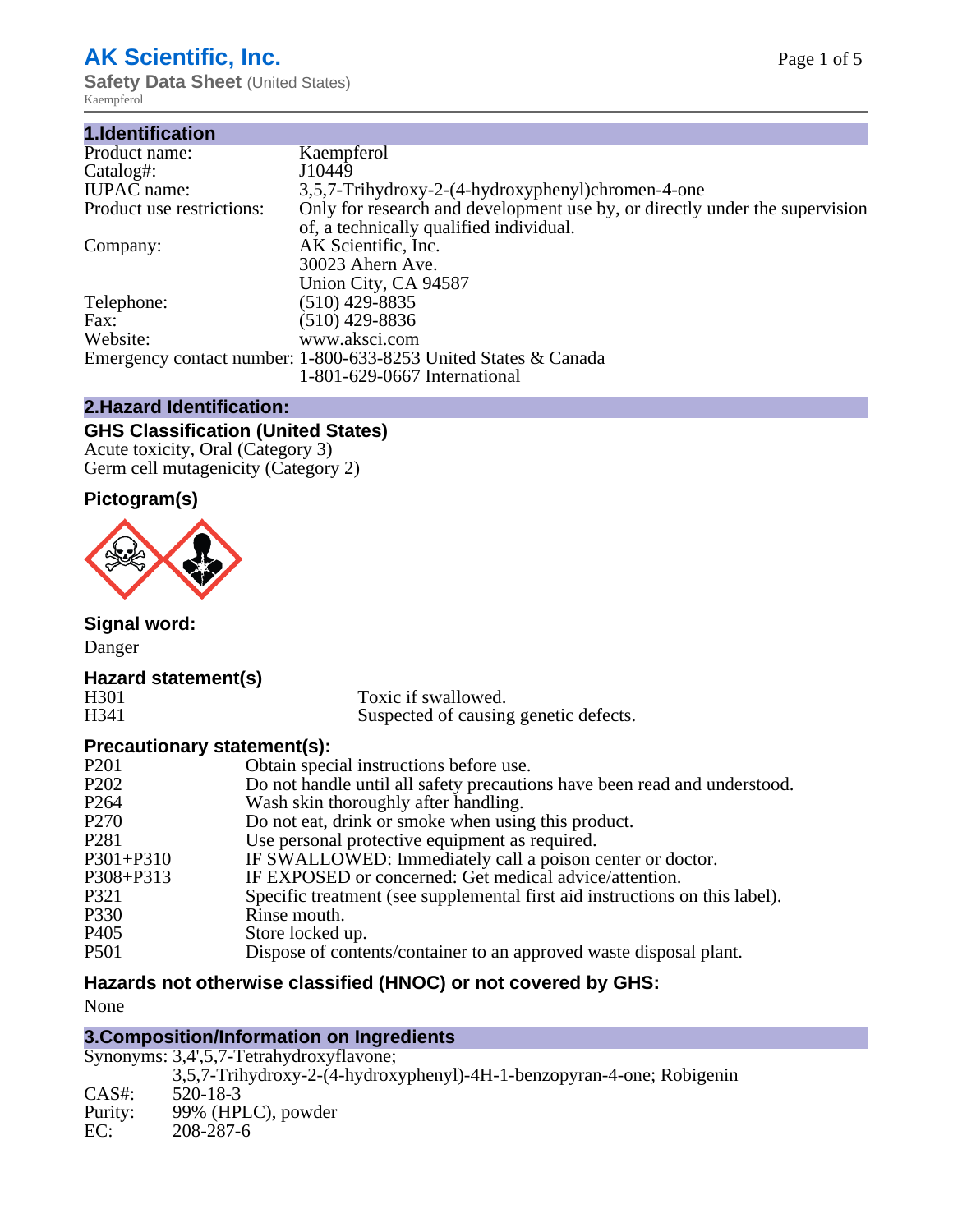**Safety Data Sheet** (United States) Kaempferol

## **4. First Aid Measures**

**General Information:** Immediately remove any clothing contaminated by the product. Move out of dangerous area. Consult a physician and show this safety data sheet.

**Inhalation:** Move person to fresh air. If not breathing, give artificial respiration. If breathing is difficult, give oxygen. Obtain medical aid.

**Skin contact:** Immediately flush skin with running water for at least 15 minutes while removing contaminated clothing and shoes. Wash clothing before reuse. Obtain medical aid immediately.

**Eye contact:** Immediately flush open eyes with running water for at least 15 minutes. Obtain medical aid immediately.

**Ingestion:** Do NOT induce vomiting without medical advice. Rinse mouth with water. Never administer anything by mouth to an unconscious person. Obtain medical aid immediately.

**Most important symptoms and effects, both acute and delayed:** No further information available. Please see sections 2 and 11.

**Indication of any immediate medical attention and special treatment needed:** No further information available.

## **5. Fire Fighting Measures**

**Suitable extinguishing media:** Use water spray, dry chemical, carbon dioxide, or chemical foam. **Specific hazards arising from the chemical:** Carbon oxides.

**Advice for firefighters:** As in any fire, wear a NIOSH-approved or equivalent, pressure-demand, self-contained breathing apparatus and full protective gear. During a fire, irritating and highly toxic gases may be generated by thermal decomposition or combustion.

## **6. Accidental Release Measures**

**Personal precautions, protective equipment and emergency procedures:** Wear protective equipment and keep unprotected personnel away. Ensure adequate ventilation. Remove all sources of ignition. Prevent further leak or spill if safe to do so. For personal protective equipment, please refer to section 8.

**Environmental precautions:** Do not let product enter drains, other waterways, or soil.

**Methods and materials for containment and cleaning up:** Prevent further leak or spill if safe to do so. Vacuum, sweep up, or absorb with inert material and place into a suitable disposal container. Consult local regulations for disposal. See section 13 for further disposal information.

## **7. Handling and Storage**

**Precautions for safe handling:** Avoid contact with skin, eyes, and personal clothing. Wash hands thoroughly after handling. Avoid breathing fumes. Use only with adequate ventilation. Wear suitable protective clothing, gloves, and eye/face protection. Keep away from sources of ignition. Minimize dust generation and accumulation. Keep container tightly closed. Open and handle container with care. Do not eat, drink, or smoke while handling.

**Conditions for safe storage, including any incompatibilities:** Store in a tightly-closed container when not in use. Store in a cool, dry, well-ventilated area away from incompatible substances. Keep away from sources of ignition. ,Store long-term at -20°C.

## **8. Exposure Controls/Personal Protection**

**Exposure limits:** OSHA PEL: Not available. NIOSH REL: Not available.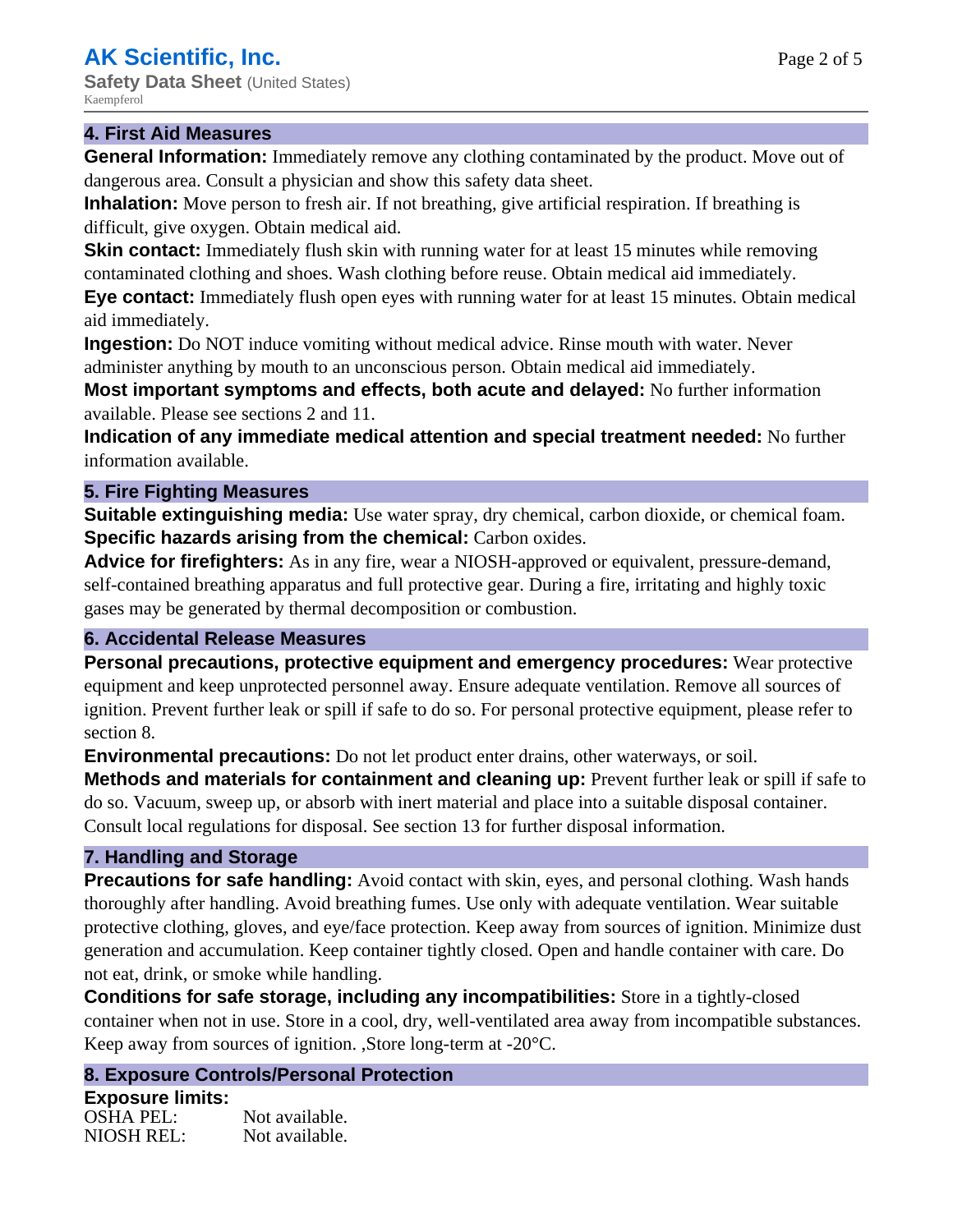## ACGIH TLV: Not available.

**Appropriate engineering controls:** Avoid contact with skin, eyes, and clothing. Wash hands before breaks and immediately after handling the product. Facilities storing or utilizing this material should be equipped with an eyewash fountain. Use adequate general and local exhaust ventilation to keep airborne concentrations low.

#### **Personal protection**

- Eyes: Based on an evaluation of the eye or face hazards present, wear chemical splash-resistant safety glasses or goggles with side protection. A face shield may be appropriate in some workplaces. Use eyewear tested and approved under appropriate government standards such as OSHA 29 CFR 1910.133 or EU EN166.
- Hands: Wear gloves selected based on an evaluation of the possible hazards to hands and skin, the duration of use, the physical conditions of the workplace, and the chemical resistance and physical properties of the glove material.
- Skin and body: Protective clothing must be selected based on the hazards present in the workplace, the physical environment, the duration of exposure, and other factors. No fabric can provide protection against all potential hazards; therefore it is important to select the appropriate protective clothing for each specific hazard. At the minimum, wear a laboratory coat and close-toed footwear.
- Respiratory: Respirators are not a substitute for accepted engineering control measures such as enclosure or confinement of the operation, general and local ventilation, and substitution of less toxic materials. When respiratory personal protective equipment is appropriate based on an assessment of respiratory hazards in the workplace, use a NIOSH- or CEN-certified respirator.

| 9. Physical and Chemical Properties         |                       |
|---------------------------------------------|-----------------------|
| <b>Physical State:</b>                      | Yellow powder         |
| Molecular Formula:                          | C15H10O6              |
| Molecular Weight:                           | 286.24                |
| Odor:                                       | Not available.        |
| pH:                                         | Not available.        |
| <b>Boiling Point Range:</b>                 | Not available.        |
| Freezing/Melting Point:                     | $285 - 289$ °C        |
| <b>Flash Point:</b>                         | Not available.        |
| <b>Evaporation Rate:</b>                    | Not available.        |
| Flammability(solid,gas):                    | Please see section 2. |
| <b>Explosive limits:</b>                    | Not available.        |
| Vapor Pressure:                             | Not available.        |
| Vapor Density:                              | Not available.        |
| Solubility:                                 | Not available.        |
| <b>Relative Density:</b>                    | Not available.        |
| Refractive Index:                           | Not available.        |
| Volatility:                                 | Not available.        |
| <b>Auto-ignition Temperature:</b>           | Not available.        |
| Decomposition Temperature:                  | Not available.        |
| <b>Partition Coefficient:</b>               | Not available.        |
| the second company of the second company of |                       |

#### **10. Stability and Reactivity**

| Reactivity:                         | Not available.                                       |
|-------------------------------------|------------------------------------------------------|
| Chemical stability:                 | Stable under recommended temperatures and pressures. |
| Possibility of hazardous reactions: | Not available.                                       |
| Conditions to avoid:                | Dust generation.                                     |
| Incompatible materials:             | Strong oxidizing agents.                             |
| Hazardous decomposition products:   | Carbon oxides.                                       |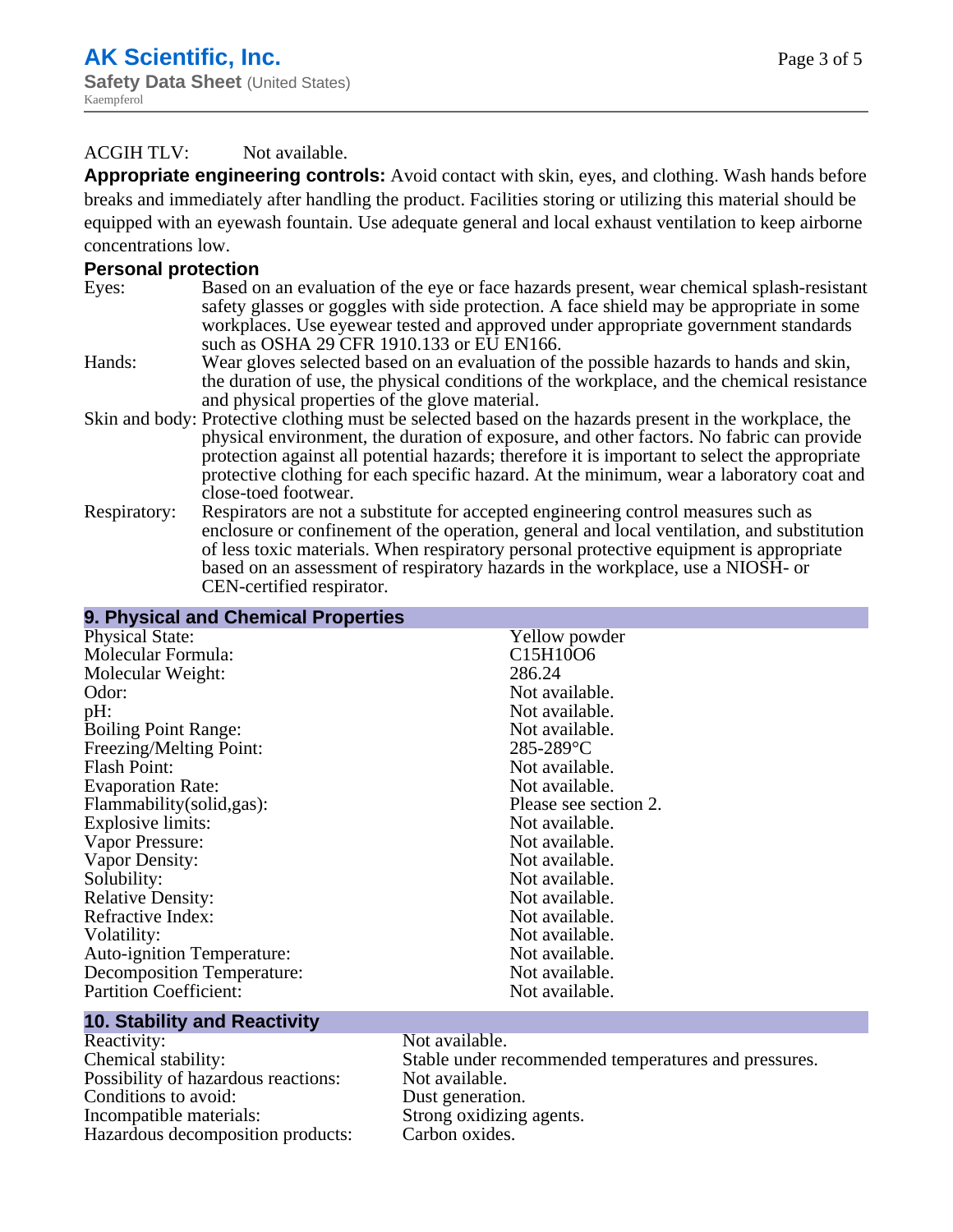# **AK Scientific, Inc.**

**Safety Data Sheet** (United States) Kaempferol

| 11. Toxicological Information |  |
|-------------------------------|--|

#### LK9275200

Not available.

Inhalation,eye contact, skin contact, ingestion. Skin contact may result in inflammation characterized by itching, scaling, reddening, blistering, pain or dryness. Eye contact may result in redness, pain or severe eye damage. Inhalation may cause irritation of the lungs and respiratory system. Overexposure may result in serious illness or death.

**Carcinogenicity** Group3 - Not classifiable as to its carcinogenicity to humans. NTP:<br>
OSHA: Not listed.<br>
Not listed. Not listed. Acute toxic effects: Inflammation of the eye is characterized by redness, watering, and itching. Skin inflammation is characterized by itching, scaling, reddening, or, occasionally, blistering.

| <b>12. Ecological Information</b> |                |
|-----------------------------------|----------------|
| Ecotoxicity:                      | Not available. |
| Persistence and degradability:    | Not available. |
| Bioaccumulative potential:        | Not available. |
| Mobility in soil:                 | Not available. |
| Other adverse effects:            | Not available. |

#### **13. Disposal Considerations**

Disposal of waste: Chemical waste generators must determine whether a discarded chemical is classified as hazardous waste. US EPA guidelines for the classification determination are listed in 40 CFR 261.3. Additionally, waste generators must consult state and local hazardous waste regulations to ensure complete and accurate classification. Observe all federal, state and local regulations when disposing of the substance.

Disposal of packaging: Do not reuse containers. Dispose of as unused product.

## **14. Transportation Information**

| Not hazmat     |
|----------------|
| Not available. |
| Not available. |
| Not available. |
|                |
| Not DG         |
| Not available. |
| Not available. |
| Not available. |
|                |

## **15. Regulatory Information**

## **TSCA (United States)**

This product is NOT on the EPA Toxic Substance Control Act (TSCA) inventory. The product is supplied solely for use in research and development by or under the supervision of a technically qualified individual as defined in 40 CFR § 720 et seq. The health risks have not been fully determined. Any information that is or becomes available will be supplied on the SDS.